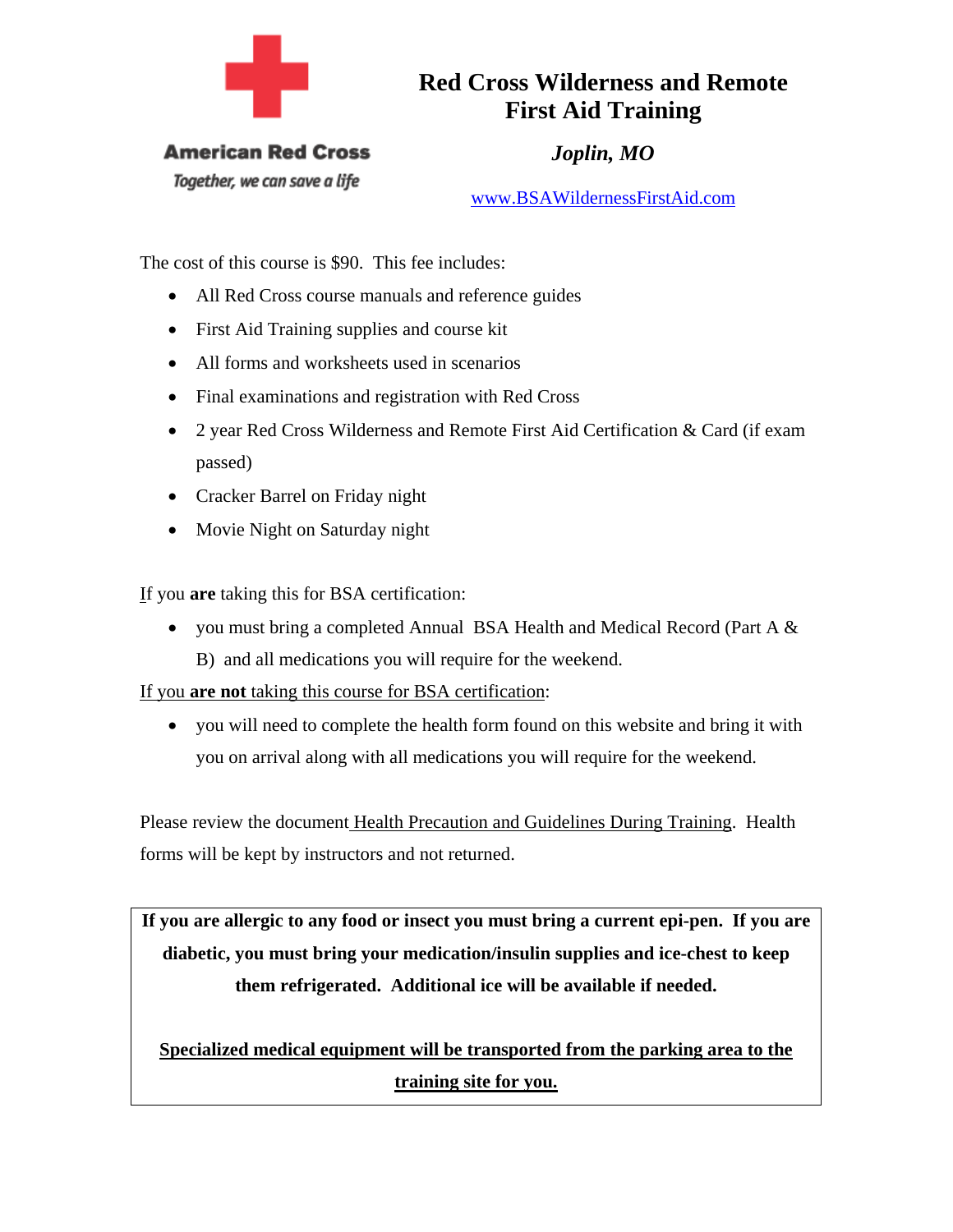Wilderness and Remote First aid is designed to provide a foundation of first aid principles and skills that will allow you to respond to emergencies, and give care, in areas that do not have immediate emergency medical services (EMS) response. This includes wilderness and remote environments, or urban disasters response including events such as tornados, earthquakes and hurricanes.

Prerequisites to participate or receive your certification in this course are:

- Be at least 14 years old on or before the last day of the class
- Possess a current adult CPR/AED certificate. If you do not have a current CPR/AED certificate you may participate in the class but your certification will not be submitted until you have provided evidence that the CPR/AED certification is received.

## **What You Need To Know:**

This Red Cross Wilderness and Remote First Aid course will be unlike any previous Red Cross Basic First Aid course you have taken, and consists of a minimum of 16 hours of instruction.

- Friday evening 8:00 p.m. through 10:00 p.m.
- Saturday 8:30 a.m. until 8:00 p.m.
- Sunday  $8:30$  a.m. until  $4:00$  p.m.

There are 15-minute breaks after every 2 hours of instruction and 1 hour designated for Saturday and Sunday lunches.

The following is a list of the **training conditions that you must be aware of** that make this course unique:

1. This course is taught completely outside in a 20-acre wilderness environment located between Carthage and Joplin, MO. If it rains you'll get wet, if it's hot you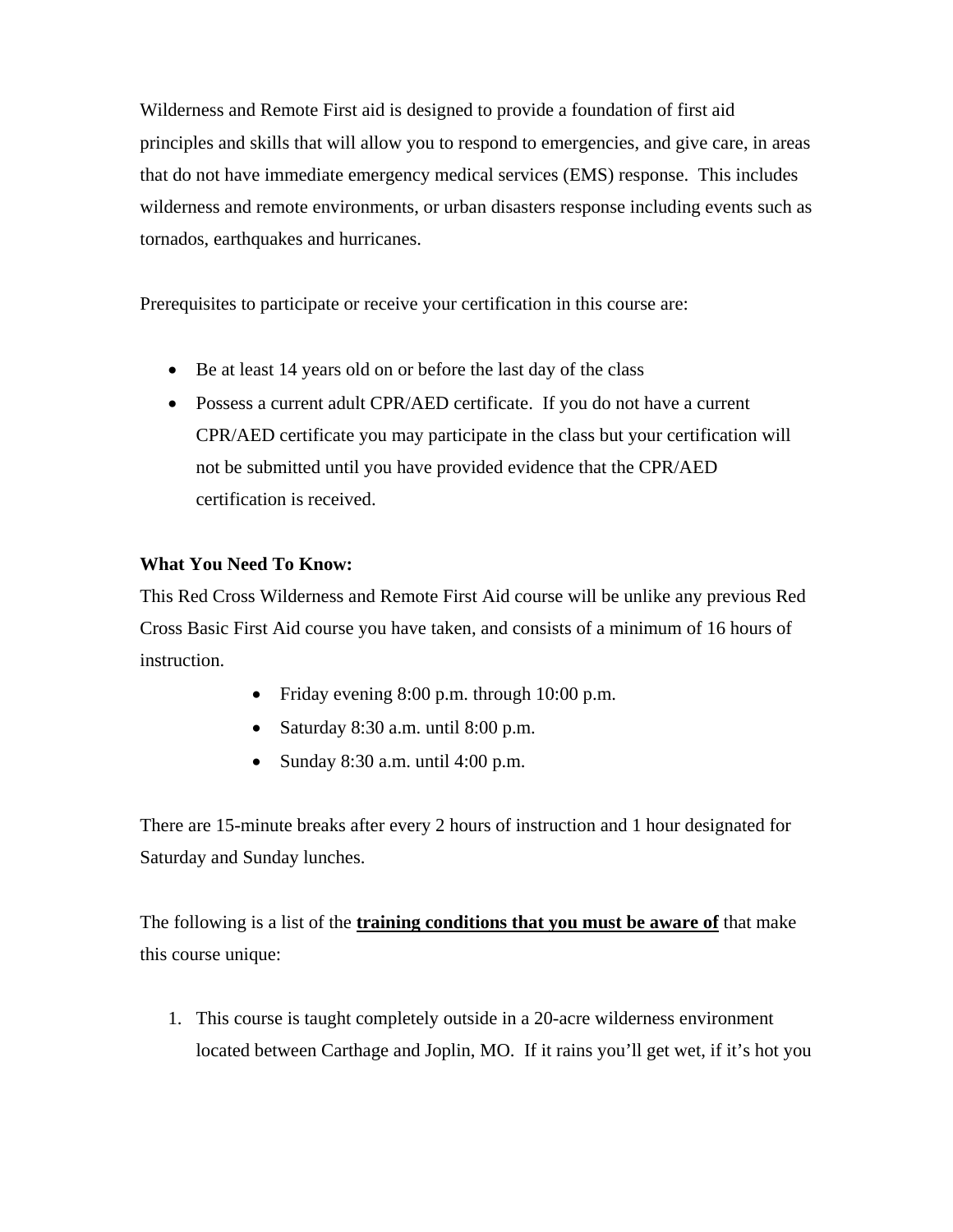will sweat. Come prepared. Just like an actual wilderness or remote first aid emergency, the class doesn't stop if the weather goes sour.

- 2. You will hike into the training location and camp for the entire duration of the course. Bring shelter, cooking gear, food, water, and personal first aid kit, everything you would normally take on a weekend or weeklong backpacking trip. All your gear has to fit in your backpack. The hike to the training/campsite may exceed .5 miles for some courses. Please review the MINIMUM Gear Requirements document for equipment that you must bring with you.
- 3. Depending on the season the woods are shared with ticks, mosquitoes, spiders and snakes, including copperhead and water moccasin, so please be alert and prepared to camp 'smart'.
- 4. The course makes use of realistic training scenarios and moulage.
- 5. Successful course completion requires participation in ALL course activities and skill sessions.
- 6. Some practice sessions will require strenuous physical activity including hiking on uneven terrain.
- 7. There will be potable water provided at the site to refill your personal water containers.
- 8. Rustic latrine facilities will be available at the site
- 9. Cell phone coverage at the site may be available but is not guaranteed

Upon successful completion of the Red Cross Wilderness and Remote First Aid course, you will receive a Red Cross certificate indicating Wilderness and Remote First Aid, which is valid for 2 years.

You will be one of 6 to 10 participants taking the course during the weekend. The first class session begins on Friday night at 8:00 p.m. Please arrange to arrive at the participant parking area no later than 6:30 p.m. to allow time to check in, hike to campsite and set up tents.

Once you are confirmed in the class you will be sent a Goggle Map link via email that will indicate the participant parking area. For participant security, the location of the